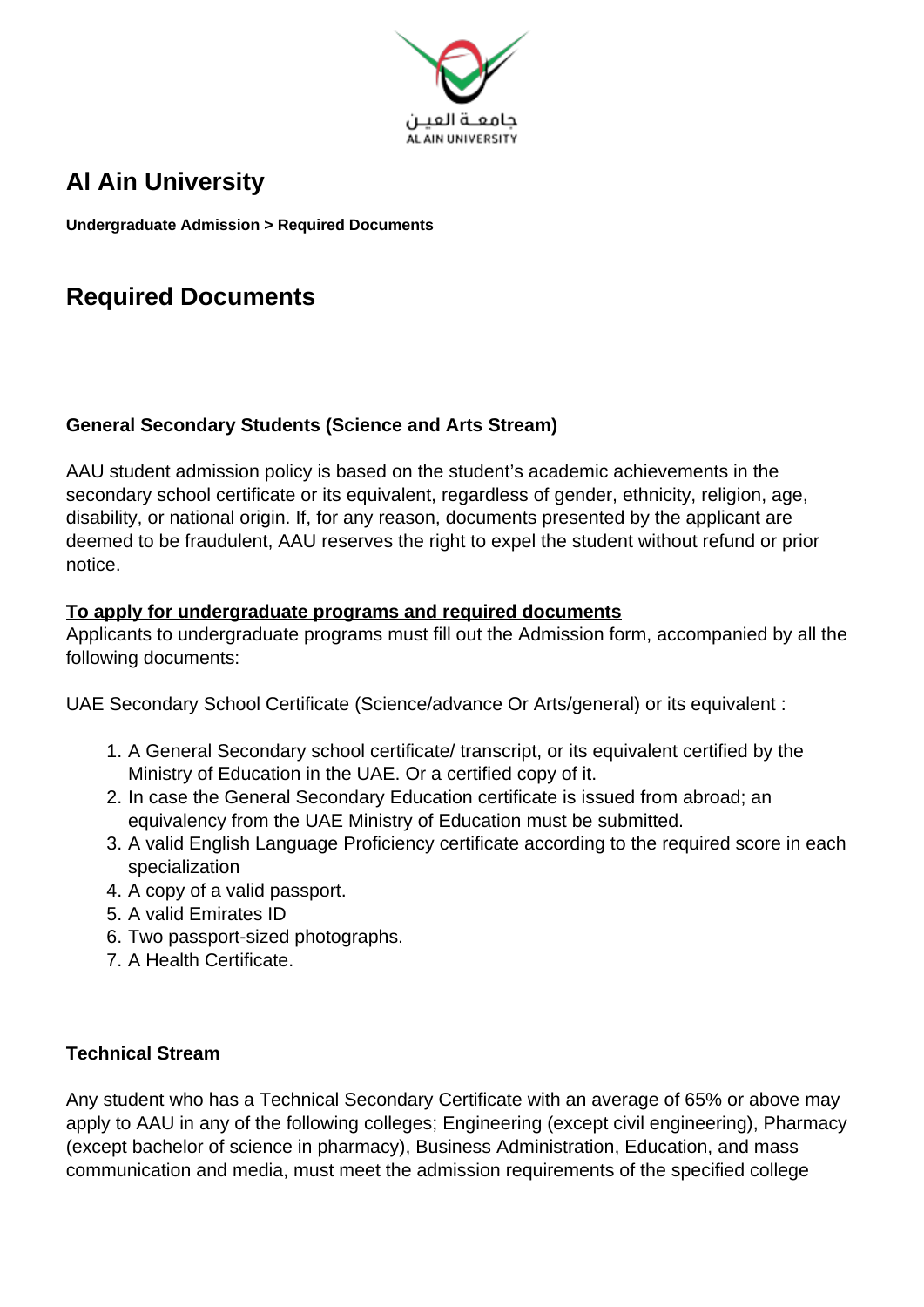he/she wishes to join, and should include the following documents with his/her application form:

- 1. Technical secondary certificate, certified copy may be submitted.
- 2. A certificate of equivalency that is issued by the Ministry of Education in the UAE.
- 3. A valid English Language Proficiency certificate, according to the required score in each specialization
- 4. A copy of a valid passport
- 5. A valid Emirates ID
- 6. Two passport-sized photographs.
- 7. A Health Certificate.

## **Required Documents**

- 1. A General Secondary school certificate, or its equivalent certified by the Ministry of Education in the UAE. Or a certified copy of it.
- 2. A valid English Language Proficiency certificate. according to the required score in each specialization
- 3. An official and attested transcript from the previous University or college showing all earned credits and grades, along with the university's course catalog, describing the courses the student had previously taken.
- 4. The transcript must be certified from the Ministry of Foreign Affairs and the Embassy of the United Arab Emirates if the student has studied at a university from outside the country.
- 5. A copy of a valid passport
- 6. A valid Emirates ID
- 7. Two passport-sized photographs.
- 8. A Health Certificate.
- 9. An official and attested transcript from the previous University or college showing all earned credits and grades, along with the university's course catalog, describing the courses the student had previously taken.

### **Students who hold a Diploma**

Students who hold a diploma may apply to Al Ain University, provided that the University or college from which the student obtained the diploma is accredited by the Ministry of Higher Education and Scientific Research in the UAE. The student must also meet the general admission requirements of AAU as well as the admission requirements of the specified college he/she wishes to attend.

The following documents must be included with the application:

1. A General Secondary school certificate/ transcript, or its equivalent certified by the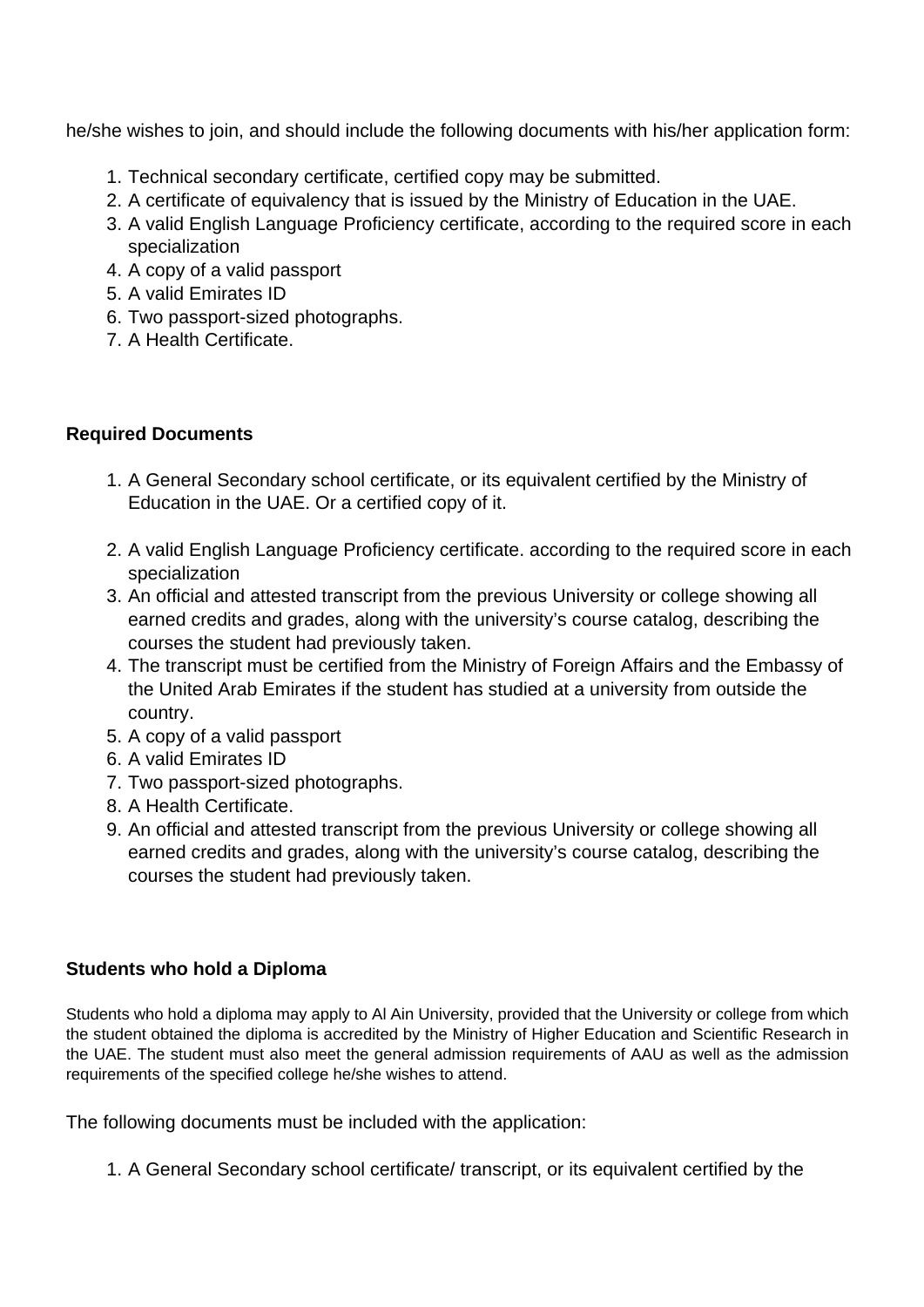Ministry of Education in the UAE. or a certified copy of it.

- 2. A valid English Language Proficiency certificate according to the required score in each specialization
- 3. An official, attested transcript from the previous university or college showing all earned credits and grades, along with the University's course catalog, describing the courses the student had previously taken;
- 4. certificate of equivalency for the diploma issued by the UAE Ministry of Education, if the diploma is from a country other than the UAE
- 5. A copy of a valid passport
- 6. A valid Emirates ID
- 7. Two passport-sized photographs.
- 8. A Health Certificate.
- 9. An official, attested transcript from the previous university or college showing all earned credits and grades, along with the University's course catalog, describing the courses the student had previously taken;

**Note:** If the certificate of equivalency for the diploma issued by the Ministry of Higher Education and Scientific Research in the UAE should be shown if the diploma is from a country other than the UAE.

## **Students Transferring from Other Educational Institutions**

A student who is registered at another University or college may apply to transfer to Al Ain University, provided that the University or college from which the student is transferring is accredited by the Ministry of Higher Education and Scientific Research in the UAE. and the following regulations apply to transfer students:

- 1. The student must meet the general admission requirements of AAU as well as the admission requirements of the specified college he/she wishes to attend;
- 2. The student must have successfully completed at least nine credit hours at his/her previous university or college;
- 3. The student had to have been a full-time student at the previous university or college.

## **Visiting Students**

- 1. Official letter from the original University providing a list of the courses in which a student is allowed to register.
- 2. A copy of a valid passport.
- 3. A valid Emirates ID.
- 4. Personal photo.